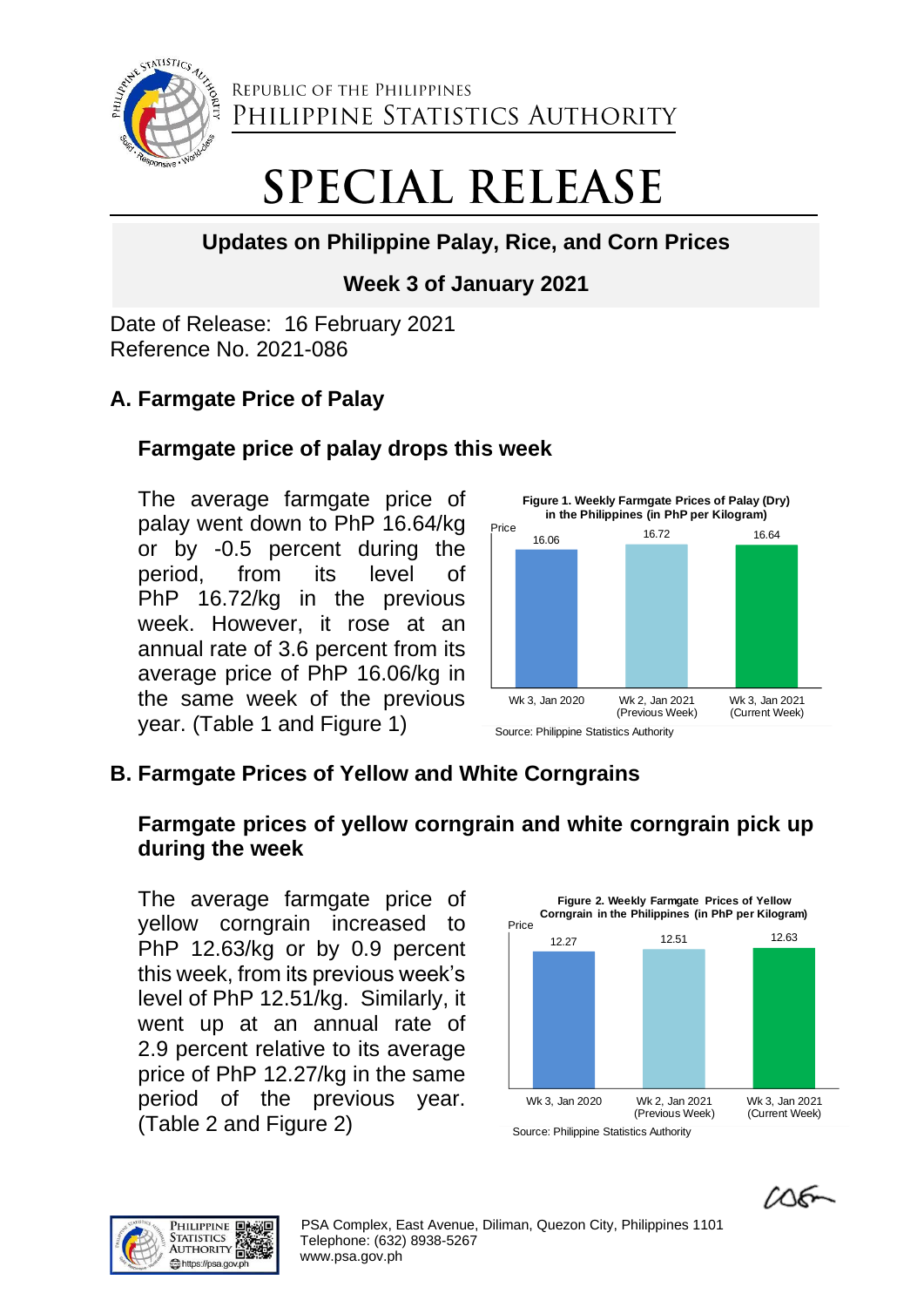The average farmgate price of white corngrain also advanced to PhP 14.25/kg or by 3.1 percent during the week, from its previous week's level of PhP 13.82/kg. Likewise, it moved up further at an annual rate of 5.8 percent from its average price of PhP 13.47/kg during the same period of the previous year. (Table 2 and Figure 3)



#### **C. Wholesale and Retail Prices of Well Milled Rice**

#### **Wholesale price of well milled rice declines this week while its retail price remains stable**

The average wholesale price of well milled rice decreased to PhP 37.34/kg or by -0.1 percent this week, from its previous week's level of PhP 37.37/kg. However, it recorded an annual increment of 0.6 percent, from its average price of PhP 37.13/kg during the same period of the previous year. (Table 1 and Figure 4)

Meanwhile, the average retail price of well milled rice retained its previous week's level of PhP 40.93/kg. On the other hand, it fell at an annual rate of -0.9 percent from its price level of PhP 41.28/kg in the same week of the previous year. (Table 1 and Figure 5)





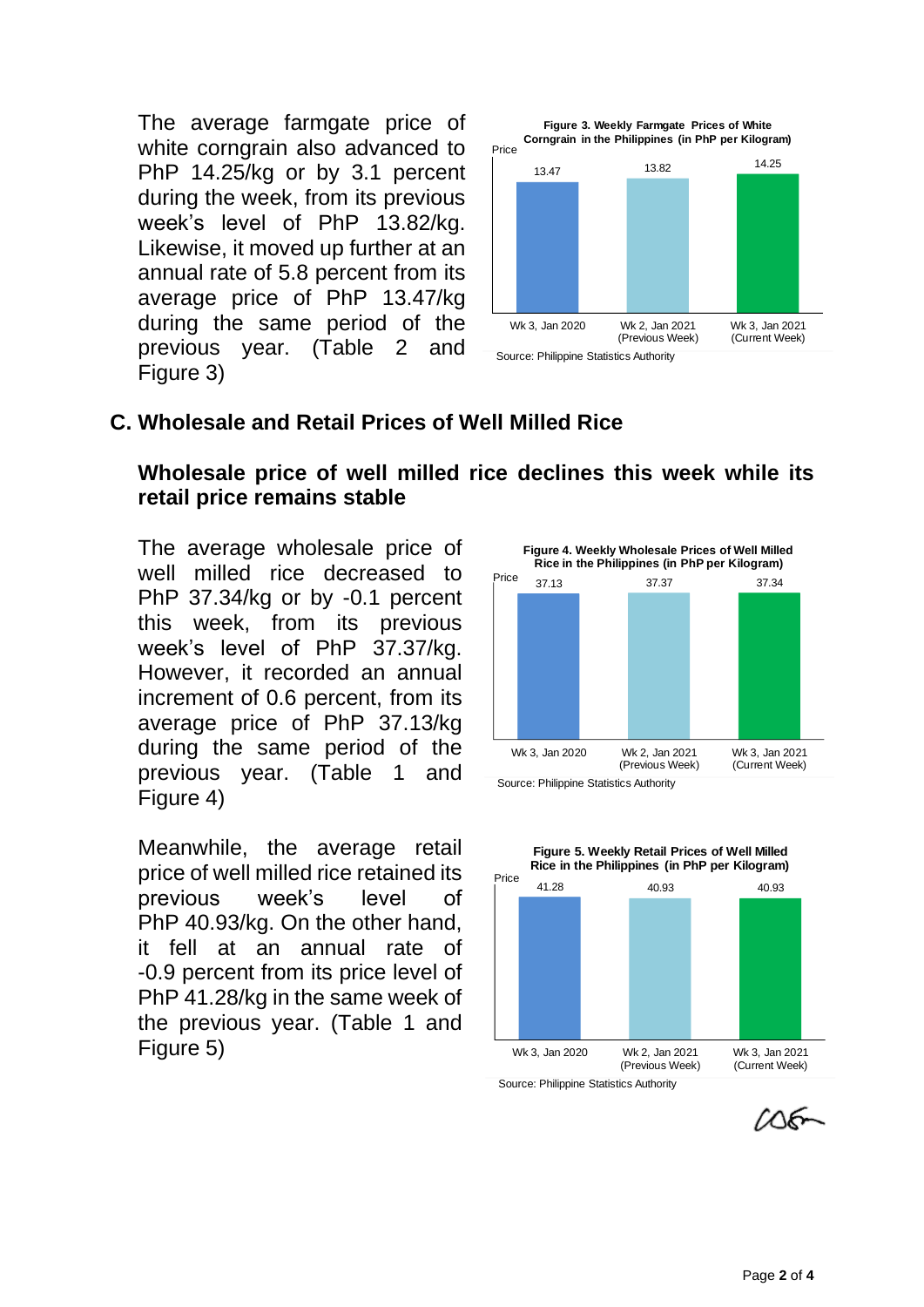## **D. Wholesale and Retail Prices of Regular Milled Rice**

#### **Lower wholesale and retail prices of regular milled rice are registered during the week**

Compared with its previous week's price level of PhP 33.31/kg, the average wholesale price of regular milled rice dropped to PhP 33.28/kg or by -0.1 percent during the week. However, it picked up at an annual rate of 1.7 percent from its average price of PhP 32.73/kg in the same week of the previous year. (Table 1 and Figure 6)

Similarly, the average retail price of regular milled rice fell to PhP 36.08/kg or by -0.2 percent this week, from its price level of PhP 36.14/kg in the previous week. Meanwhile, it inched up at an annual rate of 0.4 percent from its price level of PhP 35.94/kg during the same week of the previous year. (Table 1 and Figure 7)





## **E. Wholesale and Retail Prices of Yellow Corngrain**

#### **Wholesale price of yellow corngrain remains stable while its retail price increases during the week**

The average wholesale price of yellow corngrain retained its previous week's level of PhP 19.97/kg. However, from its average price of PhP 22.29/kg in the same week of the previous year, it declined further at an annual rate of -10.4 percent. (Table 2 and Figure 8)